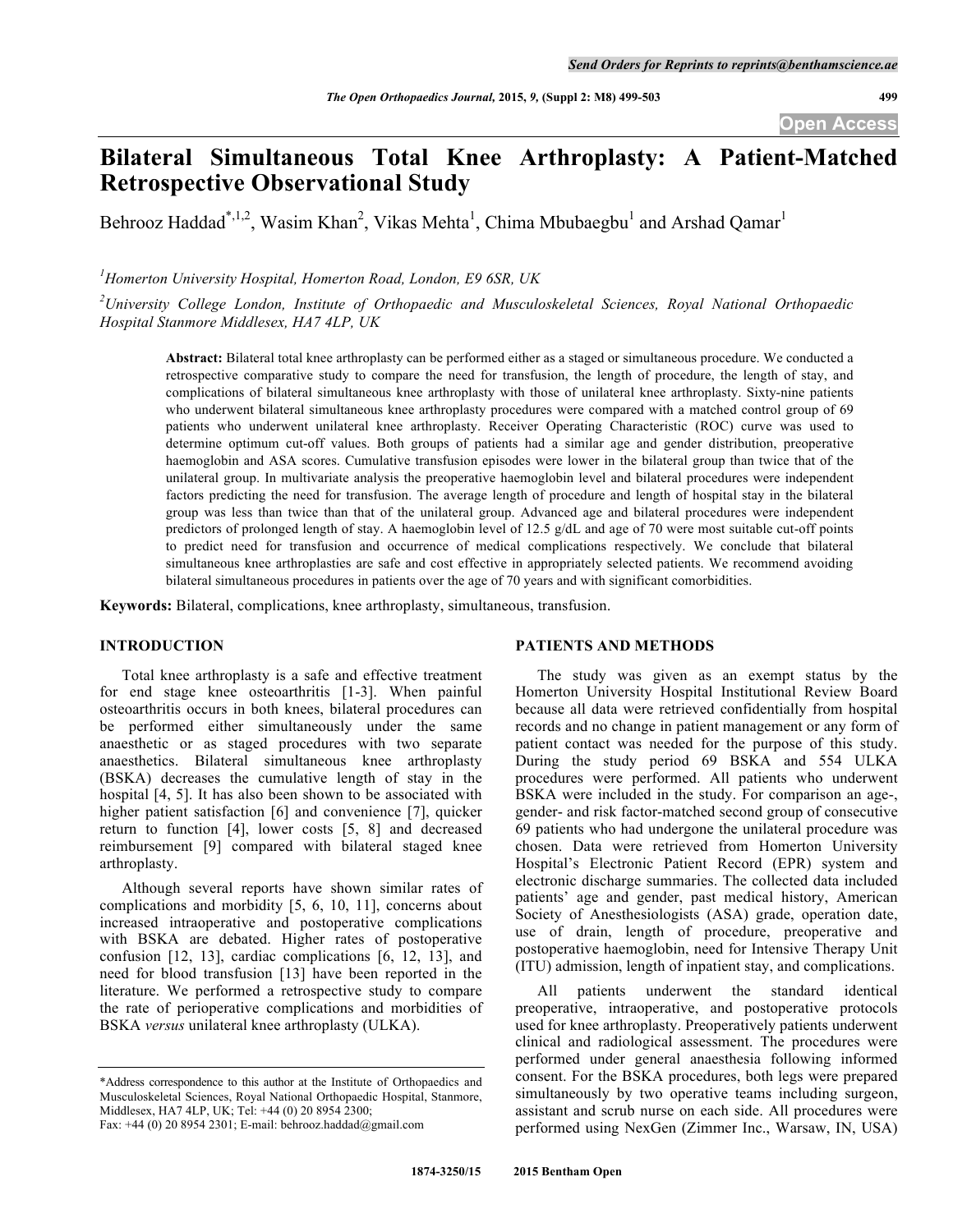implants through the medial parapatellar approach. Patients were discharged home after they were deemed safe for discharge by the occupational and physiotherapy teams. The occupational therapy team and the physiotherapists supervised the continued rehabilitation by home visits. All patients had clinical and radiological follow-up at six weeks and three months postoperatively. Radiographs were obtained before discharge and as needed postoperatively.

Statistical analysis was performed using the SPSS software. Data was checked for normality using Q-Q Plot analysis. Student t-test was used for parametric data. Mann-Whitney test was used to compare the outcomes for nonparametric data for independent samples. Chi square test was used for categorical data. Logistic regression analysis was used to identify the factors that predicted increased length of stay (defined as stay longer than nine days postoperatively) and need for transfusion. Receiver operating characteristic (ROC) curve analyses was used to determine whether preoperative haemoglobin level could effectively be used to predict the need for transfusion [14]. This method assesses the diagnostic strength of a test and calculates the best cutoff point for differentiating between a positive and a negative test result. Sensitivity is plotted against 1-specificity and the area under the curve (AUC) is calculated from the plot. An AUC of 0.5 indicates that a test has no diagnostic strength; as the AUC increases to a maximum of 1, the diagnostic strength improves. A test with an AUC greater than 0.9 is considered an excellent diagnostic test. Youden's J statistic was used to determine optimum cut-off values for predicting the need for transfusion. According to this rule, a test's best diagnostic threshold occurs at the value for which the sum of the test's sensitivity and specificity is maximized. A p value of less than 0.05 was considered significant.

### **RESULTS**

Sixty-nine patients were included in each group (22 males and 47 females). Details of the patients' demographic data, ASA grade and Charlson score, length of procedure, preoperative haemoglobin, haemoglobin drop (checked 24- 48 hours postoperatively), need for transfusion, ITU admission and length of stay are summarized in Table **1**. Medical complications are summarized in Table **2**.

Transfusion rate was higher in the BSKA group (36%) than in the ULKA group (20%) (Table **1**). After adjustment for relevant factors, results of logistic regression analysis showed that preoperative haemoglobin ( $p$ < 0.001; OR=0.35; CI=0.23-0.56) and BSKA (p=0.03; OR=0.15; CI=0.03-0.85) were the only factors that had a significant effect on the need for transfusion. ASA grade, age, gender, length of procedure, and use of drain did not show a statistically significant effect on the need for transfusion. ROC analysis further confirmed the diagnostic capability of preoperative haemoglobin level in predicting the need for transfusion. The AUC was above 0.80 in both groups, indicating a high-strength diagnostic test (Fig. **1**). ROC curve analysis demonstrated an AUC of 0.84  $(95\% \text{ CI} = 0.74 - 0.94)$  for BSKA, and 0.81  $(95\% \text{ CI} = 0.70 - 0.94)$ 0.91) for ULKA. The optimum haemoglobin threshold in predicting the need for transfusion was 12.75 g/dL (sensitivity 80.0%, specificity 70.0%) for BSKA, and 12.20 g/dL (sensitivity 86.0%, specificity 73.0%) for ULKA.

The median length of stay was seven days in the ULKA group and nine days in the BSKA group. One patient in the BSKA group had a prolonged stay of 157 days due to a postoperative lower respiratory tract infection and atrial fibrillation requiring anticoagulation, and subsequent unilateral wound infection necessitating removal of the implant. The length of stay had an abnormal distribution in both groups (Fig. **2**), ranging from 3-157 days. This difference was statistically significant (p= 0.005; Mann-Whitney Test). Prolonged length of stay (defined as stay longer than 10 days) was seen in 17% of the UKLA patients and 29% of the BSKA patients. The cumulative length of stay for all patients was 532 days for the UKLA group and 884 days for the BSKA group. The results of binary logistic regression analysis showed that age  $(p<0.001, OR=1.12,$  $CI=1.06-1.19$  and BSKA procedure ( $p=0.04$ ,  $OR=0.39$ , CI=0.16-0.95) were independent predictors of increased length of stay. Gender and preoperative haemoglobin did not have a significant effect.

Two surgical complications were seen in the BSKA group including one case of foot drop due to peroneal nerve palsy that was treated non-operatively and the weakness partially resolved without a brace at one year follow up. There was also one case of deep infection that needed

| Table 1.<br>Demographic data and incidence of need for blood transfusion and ITU admission in both groups. |
|------------------------------------------------------------------------------------------------------------|
|------------------------------------------------------------------------------------------------------------|

|                                     |             | <b>BSKA</b>  | P                 | <b>Confidence Intervals</b> |                    |
|-------------------------------------|-------------|--------------|-------------------|-----------------------------|--------------------|
|                                     | <b>ULKA</b> |              |                   | <b>Lower Limit</b>          | <b>Upper Limit</b> |
| Age mean (SD)                       | 67.65(9.57) | 65.88(9.79)  | $0.29*$           | $-1.49$                     | 5.03               |
| ASA grade $(1,2,3)$                 | 3,38,28     | 3,48,18      | 0.19 <sup>£</sup> | 0.18                        | 0.20               |
| Charlson $(0,1,2)$                  | 3,58,8      | 0,65,4       | 0.08              | 0.07                        | 0.09               |
| Pre-op haemoglobin                  | 12.8(1.40)  | 12.8(1.54)   | $0.89*$           | $-0.53$                     | 0.46               |
| Length of procedure in minutes (SD) | 90(33)      | 141 (66)     | ${}< 0.001*$      | $-70.00$                    | $-33.31$           |
| Haemoglobin Drop                    | 3.59(1.07)  | 3.78(1.34)   | $0.35*$           | $-0.60$                     | 0.21               |
| Transfused                          | $14(20\%)$  | 25(36%)      | 0.04 <sup>£</sup> |                             | -                  |
| ITU admission                       | 2           | 3            | $0.5^{\$}$        | $\overline{\phantom{a}}$    | ۰.                 |
| length of stay (Range)              | $6.9, 3-36$ | $9, 3 - 157$ | $0.005\dagger$    |                             |                    |

\*= independent t test, £= Chi square test, \$= Fishers exact test, †= Mann Whitney U Test, SD=Standard deviation, ASA= American Society of Anaesthesiologists, ITU= Intensive Therapy Unit.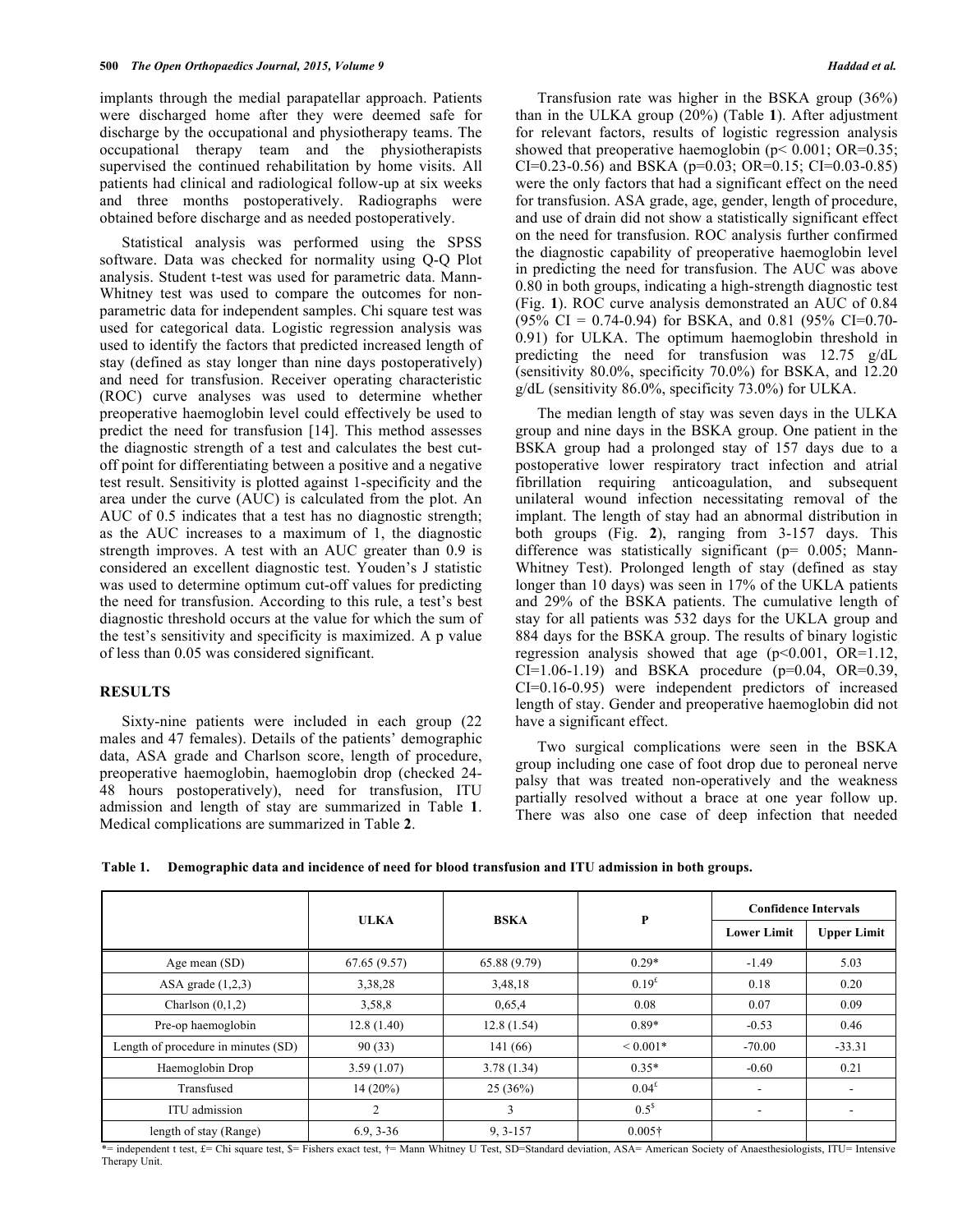

**Fig. (1).** Receiver operating characteristic (ROC) curves are shown for (**A**) BSKA; (**B**) ULKA.



**Fig. (2).** Box plot graph showing the length of stay for 2 groups (one case with length of stay =157 days was not included as it would distort the graph dimensions).

**Table 2. Summary of medical complications.**

|                    | <b>ULKA</b>    | <b>BSKA</b>    |
|--------------------|----------------|----------------|
| MI/arrhythmia      | 1              | $\mathfrak{2}$ |
| ITU                | $\mathfrak{2}$ | 3              |
| Prolonged ITU      | 1              | 1              |
| <b>LRTI</b>        | 3              | 5              |
| <b>AKI</b>         |                | $\overline{2}$ |
| Ileus/constipation | $\overline{2}$ | 1              |
| Confusion          | $\overline{2}$ | 1              |
| <b>CVA</b>         |                | 1              |
| UTI                | 1              |                |
| PE                 | 3              | $\theta$       |
| GI bleed           | 1              |                |
| Total              | 16             | 16             |
| Patients*          | 11             | 10             |

\*= Total number of patients in which the complications occurred, MI= Myocardial infarction, ITU= Intensive therapy Unit, LRTI= Lower Respiratory tract Infection, AKI= Acute Kidney Injury, CVA= Cerebrovascular Accident, UTI= Urinary Tract Infection, PE= Pulmonary Embolism, GI= Gastrointestinal.

revision. Medical complications occurred in 21 patients. One patient in the ULKA group developed bilateral pulmonary emboli despite mechanical and chemical prophylaxis and subsequently developed upper gastrointestinal bleeding. An inferior vena cava filter was inserted and patient was discharged. One patient in the BSKA group with a prolonged length of stay is discussed above. The full list of medical complications is summarized in Table **2**.

A haemoglobin level of 12.5 g/dL and age of 70 were most suitable cut-off points to predict need for transfusion and occurrence of medical complications respectively.

### **DISCUSSION**

We report a comparison of outcomes of a series of 138 patients (207 knees) who underwent BSKA or ULKA at our institution. Patients undergoing ULKA would have the same risks and complications at their subsequent admission when they undergo a surgery for their contralateral knee, unlike BSKA patients [15].

In our series the preoperative haemoglobin was 14.1g/dL for males and 12.4 g/dL for females. Forty-seven percent of females and 14% of males in the BSKA group needed blood transfusion whilst 28% of females and 5% of males needed blood transfusion in the ULKA group. The higher transfusion rate in females is possibly due to the lower preoperative haemoglobin. Although higher transfusion rate was seen in patients undergoing BSKA (36%), the cumulative number of transfusions needed was less than twice that of the ULKA group (20%). On multivariate analysis preoperative haemoglobin and BSKA procedure were independent factors predicting the need for transfusion. Although both groups had similar preoperative haemoglobin and haemoglobin drop levels, the higher need for transfusion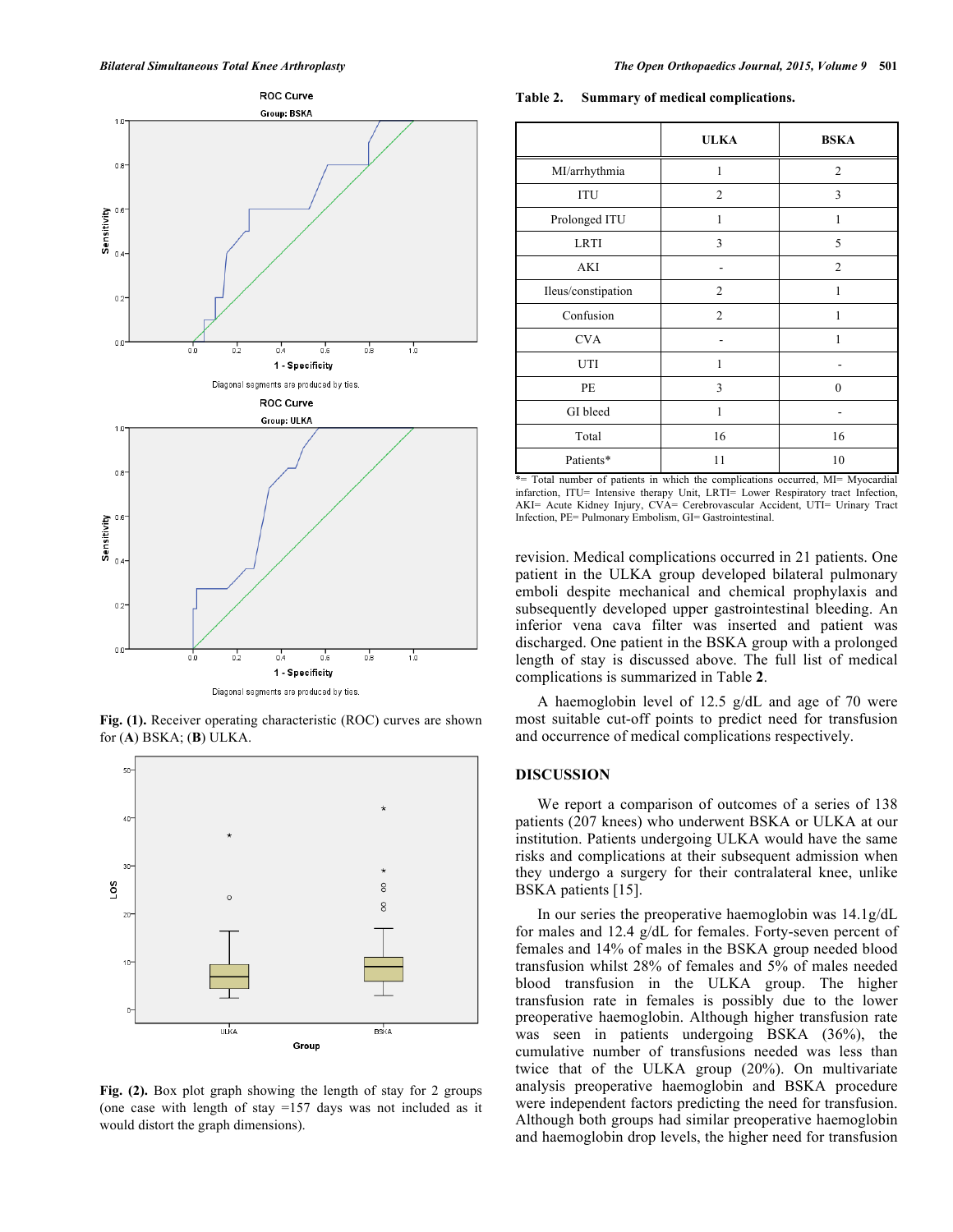in the BSKA group may be explained by the increased variance in haemoglobin drop (SD 1.03 *vs* 1.34).

Jankiewicz *et al.* [11] suggested a more invasive preoperative workup and use of preoperative marrow stimulants and autologous blood transfusion might reduce the need for homologous blood. Preoperative autologous donation was also suggested by Cushner *et al.* [16]. Transfusion rates as low as 5% have been reported by Nikki *et al.* [17]. These authors suggested that postoperative drain clamping and tranexamic acid administration were the main causes for reduced blood transfusion rates in their series. A combination of different strategies including preoperative injections of bone marrow stimulants [18], routine use of auto-transfusion and tranexamic acid, and rapid recovery pathway [19] have a role in reducing transfusion requirements.

The length of the procedure has been shown to be a predictor of prosthetic joint infection [20, 21]. Ritter *et al.* [22] reported higher risk of medical complications, but interestingly lower wound infection rates with the bilateral procedure. We believe that performing the bilateral procedure simultaneously decreases the cumulative operating time and hence should reduce the infection rate. Postoperative infection however is multifactorial and we found no significant difference between the two groups of relatively small number of patients. Large randomised trials are needed to evaluate the effect of cumulative procedure length on infection rate.

Advanced age and BKSA procedures were independent predictors of prolonged length of stay. Assuming that patients would have a similar length of procedure and length of stay in the hospital if they needed arthroplasty of the other knee, the average length of procedure would be 39 minutes shorter and the average length of stay would be 4.8 days shorter for BSKA. This would result in significantly reduced costs. Although this economic assessment is rather simplistic as it does not consider hidden community costs which are difficult to determine [23], theatre time and length of stay are considered to be the largest contributors to the total cost [24].

Although two surgical complications were seen in the BSKA group and none in ULKA group, one case was due to patient anticoagulation following a medical complication. We do not believe that BSKA procedure has a negative effect on surgical complications. Advanced age is another factor that has been implicated in increasing complications after BSKA. Adili *et al.* [25] reported increased risk of cardiovascular complications in a group of 82 patients aged 75 or more. Dennis [26] suggested avoiding the procedure in patients older than seventy years of age. In our patients ROC analysis showed an AUC of 0.68 (CI=0.56-0.80) with optimum age of 70.5 years to give a sensitivity of 67.0% and specificity of 69.0% to predict medical complications. Although the cumulative medical complications were lower for BSKA, the complications were more severe and ITU stays were longer. We found patients with pre-existing cardiopulmonary disease were at increased risk of cardiovascular complications, consistent with published literature [6, 13].

The strength of our study was accurate and prospective documentation in the EPR system. The postoperative course and patients' medical problems and medications were available in the electronic discharge summaries. Our study does have limitations. The retrospective nature of the study increases the risk of selection bias. The bilateral operation was offered to patients who were deemed fit for the procedure by the anaesthetists and patients with ASA score of greater than 3 were excluded. In an attempt to overcome this issue we compared the variables of interest to our matched control group but it would not be possible to omit the potential confounders that we were unaware of.

In conclusion, BSKA seems to be a safe procedure and is not associated with increased surgical risks. We recommend selecting patients carefully, and avoiding BSKA in patients with advanced age and significant comorbidities.

#### **CONFLICT OF INTEREST**

The authors confirm that this article content has no conflict of interest.

# **ACKNOWLEDGEMENTS**

We thank Mr. Abdulkarim Zurgani for allowing us to use his patients' data for this study.

### **REFERENCES**

- [1] Bozic KJ, Kinder J, Meneghini RM, *et al.* Implant survivorship and complication rates after total knee arthroplasty with a thirdgeneration cemented system: 5 to 8 years followup. Clin Orthop Relat Res 2005; 430: 117-24.
- [2] Dennis DA. Trends in total knee arthroplasty. Orthopedics 2006; 29(9 Suppl): S13-6.
- [3] Wong J, Khan WS, Chimutengwende-Gordon M, Dowd GSE. Recent advances in designs, approaches and materials in total knee replacement: Literature review and evidence today. J Perioper Pract 2011; 21(5): 165-71.
- [4] Liu TK, Chen SH. Simultaneous bilateral total knee arthroplasty in a single procedure. Int Orthop 1998; 22(6): 390-3.
- [5] Ritter MA, Meding JB. Bilateral simultaneous total knee arthroplasty. J Arthroplasty 1987; 2(3): 185-9.
- [6] Leonard L, Williamson DM, Ivory JP, *et al.* An evaluation of the safety and efficacy of simultaneous bilateral total knee arthroplasty. J Arthroplasty 2003; 18(8): 972-8.
- [7] Restrepo C, Parvizi J, Dietrich T, *et al.* Safety of simultaneous bilateral total knee arthroplasty. A meta-analysis. J Bone Joint Surg Am 2007; 89(6): 1220-6.
- [8] Reuben JD, Meyers SJ, Cox DD, *et al.* Cost comparison between bilateral simultaneous, staged, and unilateral total joint arthroplasty. J Arthroplasty 1998; 13(2): 172-9.
- [9] Della Valle CJ, Idjadi J, Hiebert RN, *et al.* The impact of medicare reimbursement policies on simultaneous bilateral total hip and knee arthroplasty. J Arthroplasty 2003; 18(1): 29-34.
- [10] Cohen RG, Forrest CJ, Benjamin JB. Safety and efficacy of bilateral total knee arthroplasty. J Arthroplasty 1997; 12(5): 497- 502.
- [11] Jankiewicz JJ, Sculco TP, Ranawat CS, *et al*. One-stage *versus* 2 stage bilateral total knee arthroplasty. Clin Orthop Relat Res 1994; (309): 94-101.
- [12] Bullock DP, Sporer SM, Shirreffs TG, Jr. Comparison of simultaneous bilateral with unilateral total knee arthroplasty in terms of perioperative complications. J Bone Joint Surg Am 2003; 85-A(10): 1981-6.
- [13] Lane GJ, Hozack WJ, Shah S, *et al.* Simultaneous bilateral *versus* unilateral total knee arthroplasty. Outcomes analysis. Clin Orthop Relat Res 1997; (345): 106-12.
- [14] Parvizi J, Jacovides C, Adeli B, Jung KA, Hozack WJ. Mark B. Coventry Award: synovial C-reactive protein: a prospective evaluation of a molecular marker for periprosthetic knee joint infection. Clin Orthop Relat Res. 2012;470(1):54-60.